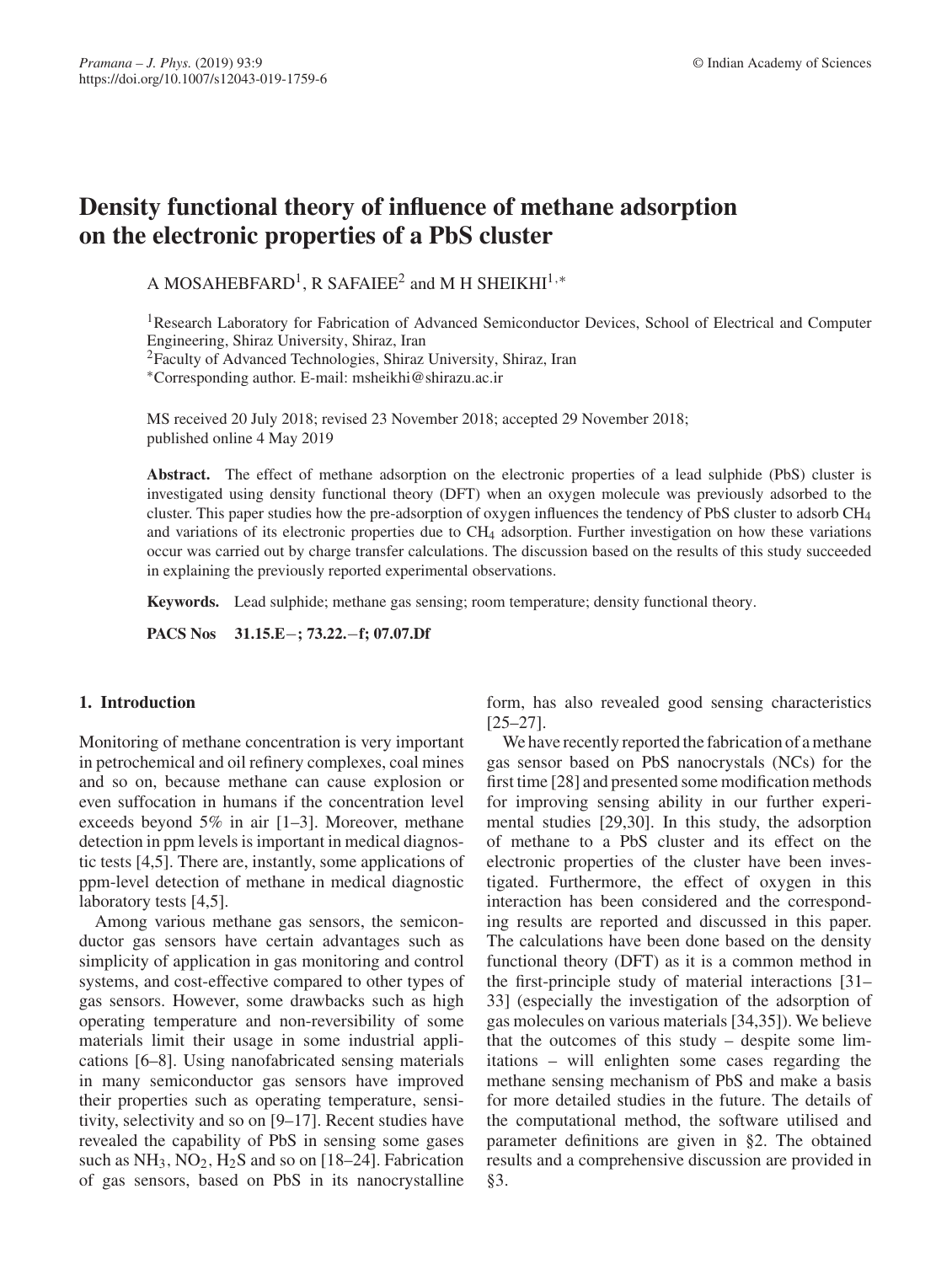#### **2. Computational method**

Calculations have been performed within the DFT using Quantum Espresso package [36] with projector augmented wave (PAW) pseudopotentials. Exchange correlation effects were treated by means of Perdew–Zunger functional. Spin–orbit coupling effects are also included in our calculations. The cluster has been cleaved from the rock salt (NaCl) crystal of PbS (face centred cubic (fcc) structure). The crystal structure of the bulk was fully relaxed before slicing out the NC, and its cut-off energy, *k*-points and lattice parameter were optimised.

The cut-off energy was set to 45 Ry and integration over the Brillouin zone for the bulk structure was performed using the Monkhorst and Pack [37] scheme with  $(10 \times 10 \times 10)$  *k*-points. Full relaxation with respect to the atomic positions was performed for all configurations. All self-consistent calculations were continued until the difference between the two energies in the row becomes less than  $1 \times 10^{-6}$  eV. The adsorption (binding) energy is defined as the amount of energy released when a configuration is set. The adsorption energies of  $PbS/CH_4$ ,  $PbS/O_2$  and  $PbS/O_2/CH_4$  configurations are obtained from the following equations:

$$
E_{\text{ad,CH}_4} = E_{\text{tot}}(CH_4) + E_{\text{tot}}(PbS)
$$

$$
-E_{\text{tot}}(PbS/CH_4), \tag{1}
$$

$$
E_{\text{ad},O_2} = E_{\text{tot}}(O_2) + E_{\text{tot}}(\text{PbS}) - E_{\text{tot}}(\text{PbS}/O_2), \quad (2)
$$

$$
E_{\text{ad,tot}} = E_{\text{tot}}(CH_4) + E_{\text{tot}}(PbS/O_2)
$$
  
-
$$
-E_{\text{tot}}(PbS/O_2/CH_4).
$$
 (3)

The calculations of highest occupied molecular orbital (HOMO) and lowest unoccupied molecular orbital (LUMO) of the cluster, before and after gas adsorption, have been performed using the  $\Delta$ SCF method. In this method, the electronic or quasiparticle band gap is determined as  $E_{\text{gap}}^{\text{qp}} = \text{IP} - \text{EA}$ , where  $\text{IP} = E_{N-1} - E_N$ and EA =  $E_N - E_{N+1}$  stand for ionisation potential and electron affinity, respectively [38]. Therefore, for each configuration, three total energies are needed to calculate  $E_N$ ,  $E_{N-1}$  and  $E_{N+1}$  for neutral, the system containing  $N - 1$  and the system containing  $N + 1$  electrons, respectively.

It is demonstrated in [38] that the best agreement between the DFT calculations and experimental measurements is achieved when the produced clusters are stoichiometric and spherically symmetric. On the basis of this approach, limited cluster structures are to be considered such as  $Pb_4S_4$ ,  $Pb_{28}S_{28}$ ,  $Pb_{44}S_{44}$  and so on. In this work,  $Pb_4S_4$  was chosen as the stoichiometric spherical cluster. In fact, a PbS cluster must have over 100 atoms of Pb and 100 atoms of S such that its size should be comparable with the smallest PbS NCs or PbS quantum dots (QDs). The simulation of such





**Figure 1.** (**a**) Band structure and (**b**) density of states of optimised rock salt bulk PbS crystal after relaxation.

a large molecule, especially including spin–orbit coupling effects, is not possible at the moment, because of the limitations in the available computers. However, the results (as discussed in §3) agree with the experimental observations.

## **3. Results and discussion**

### 3.1 *Crystal production*

The rock salt crystalline bulk of PbS, from which the stoichiometric spherical cluster was cleaved, had been fully relaxed with optimised *k*-points and cut-off energy values. Figures 1a and 1b show the band structure and density of states of the relaxed bulk crystal. The band structure of the bulk shows a band-gap energy of 0.412 eV at the *L*-point. The band structure, lattice parameter (5.83 Å) and band-gap energy values are very close to the previous reports [39–41].

The cluster was produced by considering a section of the relaxed crystal of the PbS bulk, which contains four atoms of Pb and four atoms of S. The cluster was then fully relaxed before any further calculations such as  $\triangle$ SCF and adsorption energy. Figure 2 shows the obtained cluster after relaxation.

#### 3.2 *Gas adsorption simulation*

Methane adsorption on the PbS cluster was studied, both before and after the adsorption of the oxygen molecule.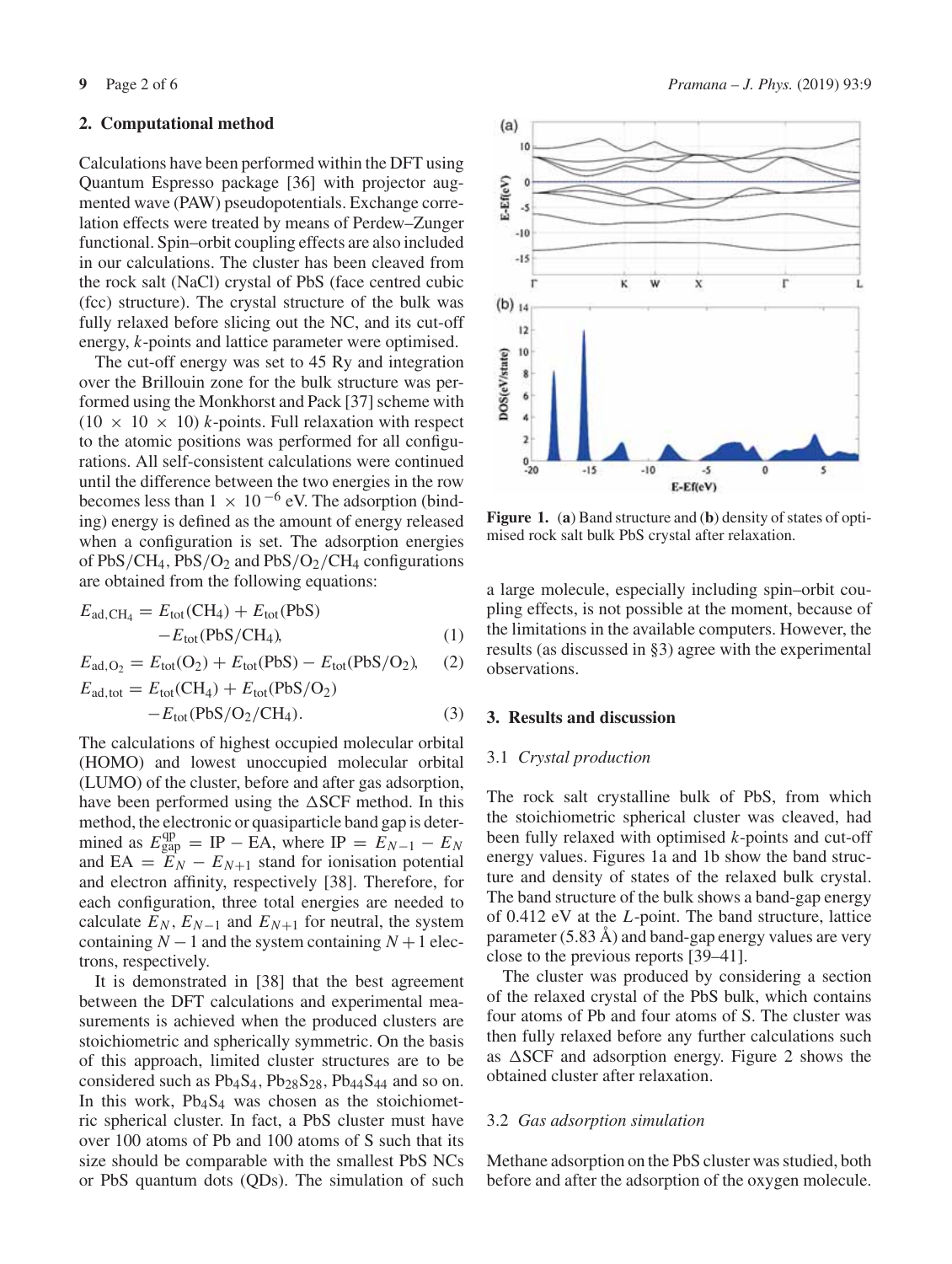

**Figure 2.** The structure of the considered PbS cluster after relaxation.

In each system (PbS/CH<sub>4</sub>, PbS/O<sub>2</sub> and PbS/O<sub>2</sub>/CH<sub>4</sub>), the molecules had been fully relaxed prior to adsorption. Among different possible configurations in each system, the one having the most adsorption energy was selected as the most favourable configuration. For the PbS/CH4 system, three different configurations were studied. Figures 3a–3d demonstrates the considered configurations and the relaxed system of the most favourable one. A similar approach was suggested to find the most favourable configuration for the  $PbS/O<sub>2</sub>$  system. For the  $PbS/O<sub>2</sub>$  system, eight configurations were studied and are shown in figures  $4a-4h$ . The  $PbS/O<sub>2</sub>/CH<sub>4</sub>$  system was constructed by placing – previously relaxed – the CH<sub>4</sub> molecule into the  $PbS/O<sub>2</sub>$  system (figure 4i). The atomic positions of CH<sub>4</sub> were obtained from the relaxed  $PbS/CH_4$  system. Figures 5a and 5b show the configuration of  $PbS/O<sub>2</sub>/CH<sub>4</sub>$  before and after relaxation, respectively. The adsorption energy of this system was obtained as 5.77 eV, whereas the adsorption of CH4 to the PbS cluster and  $O_2$  to the PbS cluster released 176 and 971 meV, respectively.

A comparison of the binding energies of the  $PbS/O<sub>2</sub>/$  $CH_4$  system (5.77 eV) and PbS/CH<sub>4</sub> system (0.176 eV) reveals that the adsorption of methane to the  $O_2$ adsorbed PbS cluster is much more probable than its adsorption to the pristine PbS cluster. In other words, it shows that oxygen facilitates methane adsorption to the PbS cluster. On the basis of these findings, it may be concluded that PbS-based methane sensors would be able to detect methane in the presence of oxygen (like ambient air) even better than  $O_2$ -free atmospheres and vacuum circumstances. It can also be concluded that the response of PbS to methane, where there is no oxygen, would not be as good as its response in ambient air (where oxygen exists). This is due to the fact that the adsorption of CH4 to the single PbS cluster has released 0.176 eV, whereas its adsorption to the  $PbS/O<sub>2</sub>$  system has released 5.77 eV. Moreover, considering the binding energy of  $O_2$  to PbS cluster (971.4 meV), one can conclude that  $O_2$  would be possibly present in methane



**Figure 3.** (**a)–(c**) Side and top views of the three proposed configurations of PbS/CH4 and (**d**) the relaxed system of the most favourable configuration of PbS/CH4.

detection process of PbS in ambient air, as this energy is much larger than the energy released during the adsorption of CH4 to the pristine PbS cluster.

## 3.3 *Electronic properties*

The results of HOMO–LUMO calculations of PbS cluster,  $PbS/CH_4$ ,  $PbS/O_2$  and  $PbS/O_2/CH_4$  systems are shown in table 1. The comparison of PbS and PbS/CH4 shows that the adsorption of methane to the cluster had made just a slight variation (5 meV) in the band gap of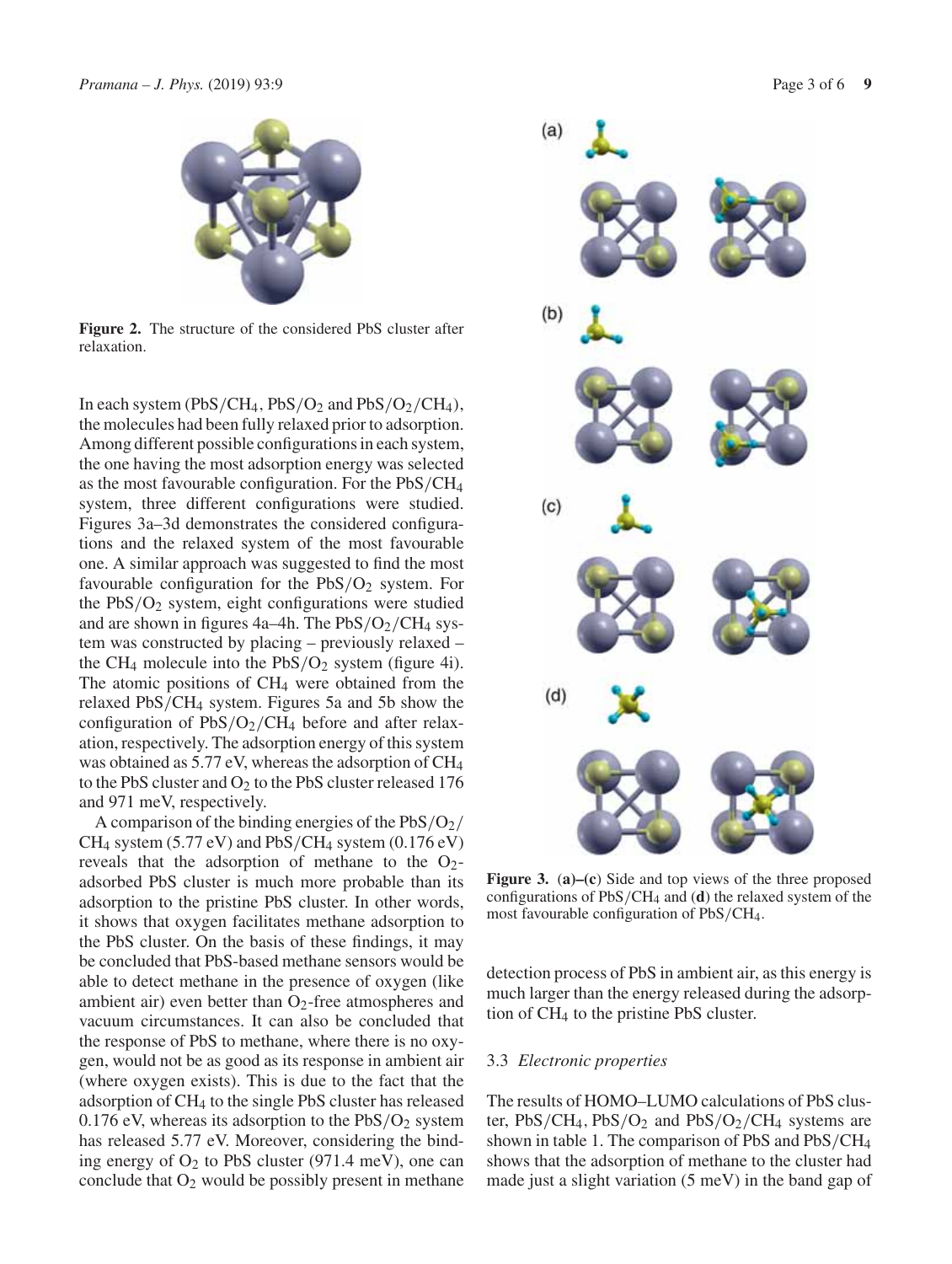

**Figure 4.** (**a)–(h**) Top and side views of eight different PbS/O2 configurations and (**i**) the relaxed system of the most favourable configuration of  $PbS/O<sub>2</sub>$ .

the cluster. Moreover, the decrease of the band gap – translating in conductivity improvement – is in contrast with the experimental observations. Previously reported experimental results demonstrate that the conductivity of PbS NCs is expected to decrease on exposure to methane [28].

On the other hand, the adsorption of methane to the PbS/O<sub>2</sub> system has increased  $E<sub>g</sub>$  from 4.561 to 4.616 eV (an increase by about 55 meV). The increase of the band gap results in the decrease of the conductivity of the PbS cluster on exposure to methane, which is in complete agreement with the experimental observations. Moreover, this shows that without  $O_2$ , the influence of CH<sub>4</sub> on the electronic properties of PbS molecules would not be



**Figure 5.** The configuration of  $PbS/O<sub>2</sub>/CH<sub>4</sub>$  before (**a**) and after (**b**) relaxation.

**Table 1.** Electronic structure parameters of PbS cluster in four situations (all values are in eV).

| Structure                                                                             | LUMO HOMO                                                                  | $E_{\sigma}$ | Binding energy         |
|---------------------------------------------------------------------------------------|----------------------------------------------------------------------------|--------------|------------------------|
| PbS cluster<br>$PbS/CH_4$<br>PbS/O <sub>2</sub><br>$PbS/O_2/CH_4$ -2.559 -7.175 4.616 | $-1.856 - 7.397$ 5.540<br>$-1.803 - 7.338$ 5.535<br>$-2.728 - 7.289$ 4.560 |              | 0.176<br>0.971<br>5.77 |

significant. Therefore, oxygen would play an essential role in PbS-based methane sensors in methane detection.

Further insight into the effect of methane and oxygen adsorptions on the electronic characteristics of the PbS cluster would be possible by studying the results of charge transfer calculations. Our calculations show that the cluster donates 0.36e− to the adsorbed oxygen in the  $PbS/O<sub>2</sub>$  system. Figure 6b also shows this fact qualitatively. This charge transfer makes an electric dipole in the system, forming an electric field from the cluster towards  $O_2$ . This electric field is responsible for the significant decrease of  $E<sub>g</sub>$  after  $O<sub>2</sub>$  adsorption. However, methane, by accepting 0.047e− after its absorbance to the  $PbS/O<sub>2</sub>$  system, lowers the intensity of the electric field formed between the cluster and  $O<sub>2</sub>$  (figure 6c). As a consequence of the shrinkage of the electric field, the band gap increases after CH4 adsorption to the system. On the other hand, the PbS cluster accepts 0.0005e<sup>−</sup> from methane in PbS/CH4 system, which can explain the reverse and weak effects of CH4 adsorption on the cluster band gap in the absense of  $O_2$  (figure 6a). Therefore, charge transfer between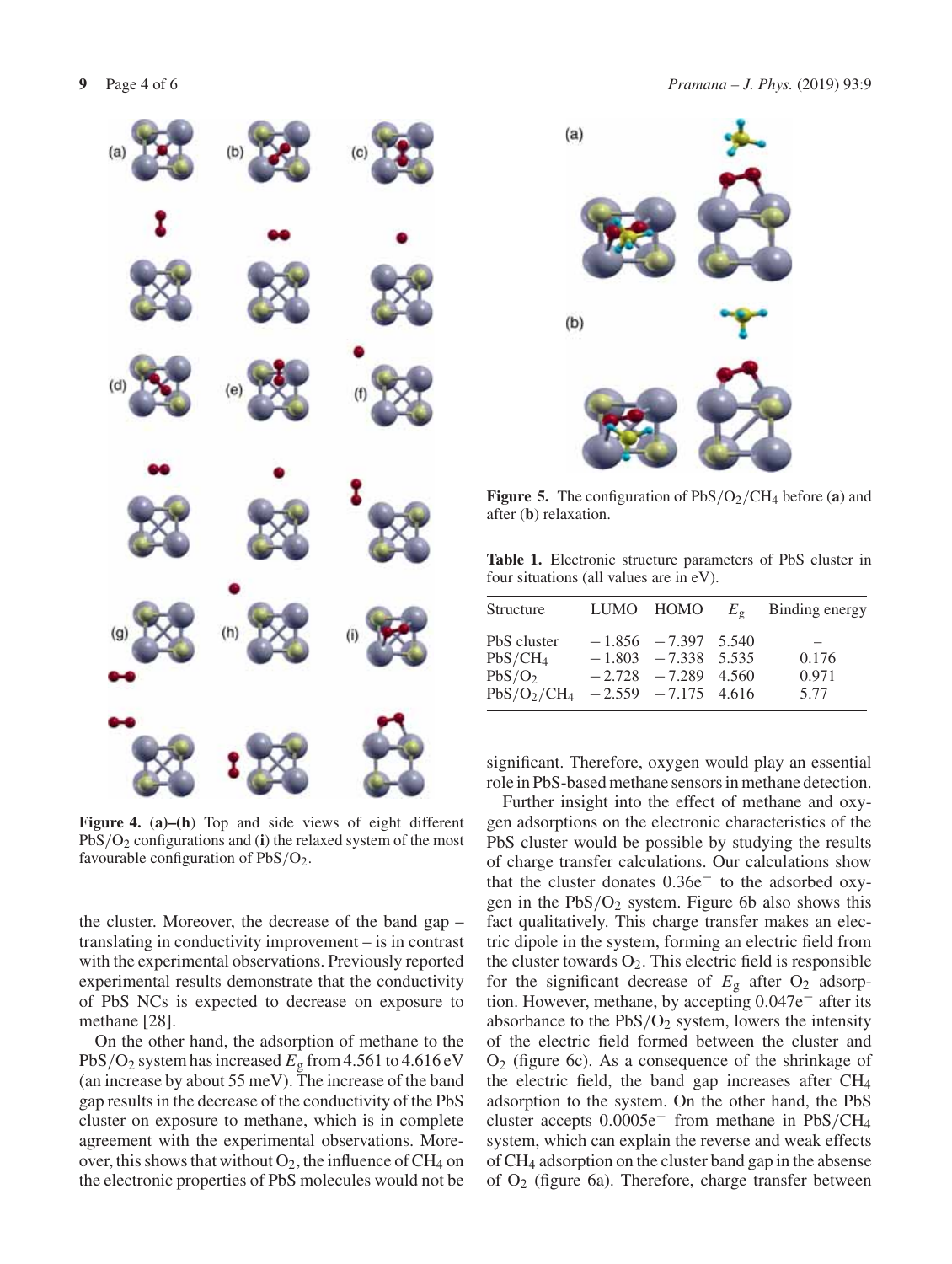

**Figure 6.** Difference in electron density of (a)  $PbS/CH_4$ , (b)  $PbS/O_2$  and (c)  $PbS/O_2/CH_4$  systems. The blue regions in the isosurfaces indicate the electron density accumulation and red regions indicate the electron density depletion due to the adsorption.

 $CH<sub>4</sub>$  and PbS cluster (in PbS/CH<sub>4</sub> system) and also between CH<sub>4</sub> and PbS/O<sub>2</sub> (in PbS/CH<sub>4</sub>/O<sub>2</sub> system) succeeds in explaining the band gap variations of each system.

The results of this work show good agreement with the reported experimental observation. However, calculations with larger cluster sizes (if there are sufficient resources and time to perform it) are recommended which would probably give more information about the methane sensing mechanism of PbS-based gas sensors.

## **4. Conclusion**

Adsorption energies and electronic properties of PbS/  $CH_4$ ,  $PbS/O_2$  and  $PbS/O_2/CH_4$  systems were studied after identification and relaxation of the most favourable configuration for each system. On the basis of our results, the binding energy of the  $PbS/O<sub>2</sub>/CH<sub>4</sub>$  system is significantly more than the binding energy of the PbS/CH4 system, indicating that the adsorption of  $O_2$  on the PbS cluster facilitates the adsorption of methane. Moreover, the influence of CH<sub>4</sub> adsorption on the PbS cluster and its adsorption on the PbS/CH4 system on *E*<sup>g</sup> value of each system was investigated based on HOMO–LUMO calculations. *E*<sup>g</sup> variations of the cluster caused by  $CH<sub>4</sub>$  adsorption could not explain the reported changes in electrical conductivity of PbS clusters due to exposure to methane, but  $E<sub>g</sub>$  variations of the  $PbS/O<sub>2</sub>$  system by CH<sub>4</sub> adsorption agree with the previously reported observations. Charge transfer calculations were done to understand the reasons for different interactions of  $CH<sub>4</sub>$  adsorption. The charge transfer calculations show that the adsorption of methane on the  $PbS/O<sub>2</sub>$  system lowers the intensity of the built-in electric field of the  $PbS/O<sub>2</sub>$  system by redistribution of the system's charge density, whereas it makes no significant change in the charge density of the individual PbS cluster. On the basis of the outcomes of this study, PbSbased methane sensors are expected to sense methane in  $O_2$ -rich atmospheres much better than  $O_2$ -free atmospheres.

## **References**

- [1] W V B Street, *Methane, Material Safety Data Sheet*, pp. 1 (2013)
- [2] S Basu and P K Basu, *J. Sensors* **2009**, 1 (2009)
- [3] UNECE United Nations Economic Commission for Europe (Methane to Markets Partnership) ECE Energy Ser. No. 31 86 (2010)
- [4] R Tormo, A Bertaccini, M Conde, D Infante and I Cura, *Early Hum. Dev.* **65**, S165 (2001)
- [5] K M Behall, D J Scholfield, A M C van der Sluijs and H Hallfrisch, *J. Nutr.* **128**, 79 (1998)
- [6] M T Humayun, R Divan, Y Liu, L Gundel, P A Solomon and I Paprotny, *J. Vac. Sci. Technol. A: Vac. Surf. Films* **34**, 01A131/1 (2016)
- [7] W Li, J Liang, J Liu, L Zhou, R Yang and M Hu, *Mater. Lett.* **173**, 199 (2016)
- [8] J Liang, W Li, J Liu and M Hu, *Mater. Lett.* **184**, 92 (2016)